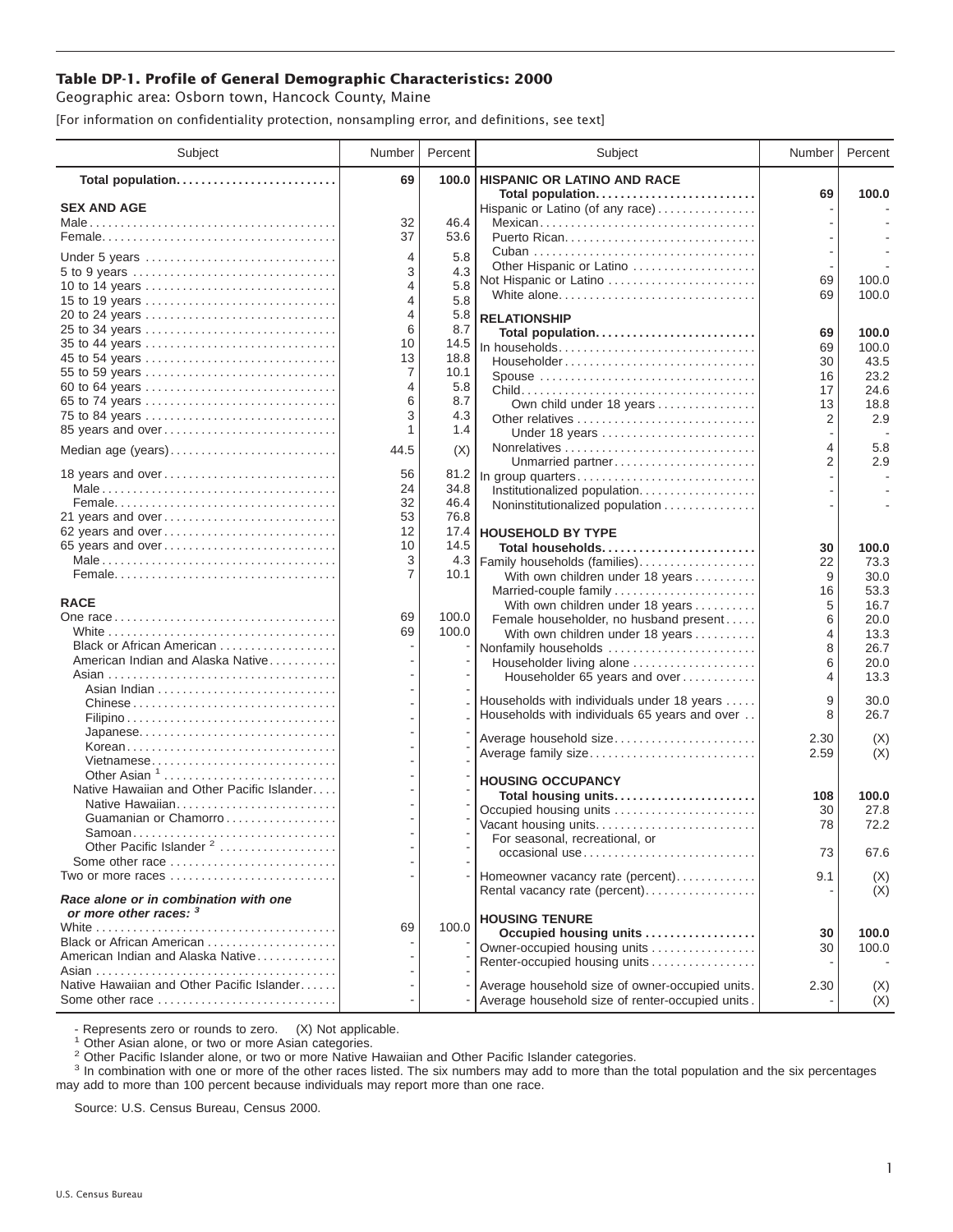## **Table DP-2. Profile of Selected Social Characteristics: 2000**

Geographic area: Osborn town, Hancock County, Maine

[Data based on a sample. For information on confidentiality protection, sampling error, nonsampling error, and definitions, see text]

| <b>SCHOOL ENROLLMENT</b><br><b>NATIVITY AND PLACE OF BIRTH</b><br>Population 3 years and over<br>Total population<br>82<br>enrolled in school<br>82<br>100.0<br>24<br>Nursery school, preschool<br>79<br>2<br>State of residence<br>Kindergarten<br>8.3<br>67<br>Elementary school (grades 1-8)<br>12<br>50.0<br>Different state<br>12<br>8<br>33.3<br>Born outside United States<br>3<br>College or graduate school<br>2<br>Entered 1990 to March 2000<br><b>EDUCATIONAL ATTAINMENT</b><br>Naturalized citizen<br>100.0<br>Population 25 years and over<br>46<br>Less than 9th grade<br>$\overline{4}$<br>8.7<br><b>REGION OF BIRTH OF FOREIGN BORN</b><br>9th to 12th grade, no diploma<br>21.7<br>10<br>Total (excluding born at sea)<br>41.3<br>High school graduate (includes equivalency)<br>19<br>Some college, no degree<br>5<br>10.9<br>17.4<br>8<br>Associate degree<br>Bachelor's degree<br>Graduate or professional degree<br>Percent high school graduate or higher<br>69.6<br>Northern America<br>(X)<br>Percent bachelor's degree or higher<br>(X)<br><b>LANGUAGE SPOKEN AT HOME</b><br>Population 5 years and over<br>77<br>100.0<br><b>MARITAL STATUS</b> | Subject | Number | Percent | Subject      | Number | Percent |
|----------------------------------------------------------------------------------------------------------------------------------------------------------------------------------------------------------------------------------------------------------------------------------------------------------------------------------------------------------------------------------------------------------------------------------------------------------------------------------------------------------------------------------------------------------------------------------------------------------------------------------------------------------------------------------------------------------------------------------------------------------------------------------------------------------------------------------------------------------------------------------------------------------------------------------------------------------------------------------------------------------------------------------------------------------------------------------------------------------------------------------------------------------------------------|---------|--------|---------|--------------|--------|---------|
|                                                                                                                                                                                                                                                                                                                                                                                                                                                                                                                                                                                                                                                                                                                                                                                                                                                                                                                                                                                                                                                                                                                                                                            |         |        |         |              |        | 100.0   |
|                                                                                                                                                                                                                                                                                                                                                                                                                                                                                                                                                                                                                                                                                                                                                                                                                                                                                                                                                                                                                                                                                                                                                                            |         |        |         |              |        | 96.3    |
|                                                                                                                                                                                                                                                                                                                                                                                                                                                                                                                                                                                                                                                                                                                                                                                                                                                                                                                                                                                                                                                                                                                                                                            |         |        |         |              |        | 81.7    |
|                                                                                                                                                                                                                                                                                                                                                                                                                                                                                                                                                                                                                                                                                                                                                                                                                                                                                                                                                                                                                                                                                                                                                                            |         |        |         |              |        | 14.6    |
|                                                                                                                                                                                                                                                                                                                                                                                                                                                                                                                                                                                                                                                                                                                                                                                                                                                                                                                                                                                                                                                                                                                                                                            |         |        |         |              |        | 3.7     |
|                                                                                                                                                                                                                                                                                                                                                                                                                                                                                                                                                                                                                                                                                                                                                                                                                                                                                                                                                                                                                                                                                                                                                                            |         |        |         |              |        |         |
|                                                                                                                                                                                                                                                                                                                                                                                                                                                                                                                                                                                                                                                                                                                                                                                                                                                                                                                                                                                                                                                                                                                                                                            |         |        |         |              |        |         |
|                                                                                                                                                                                                                                                                                                                                                                                                                                                                                                                                                                                                                                                                                                                                                                                                                                                                                                                                                                                                                                                                                                                                                                            |         |        |         |              |        |         |
|                                                                                                                                                                                                                                                                                                                                                                                                                                                                                                                                                                                                                                                                                                                                                                                                                                                                                                                                                                                                                                                                                                                                                                            |         |        |         |              |        |         |
|                                                                                                                                                                                                                                                                                                                                                                                                                                                                                                                                                                                                                                                                                                                                                                                                                                                                                                                                                                                                                                                                                                                                                                            |         |        |         |              |        |         |
|                                                                                                                                                                                                                                                                                                                                                                                                                                                                                                                                                                                                                                                                                                                                                                                                                                                                                                                                                                                                                                                                                                                                                                            |         |        |         |              |        |         |
|                                                                                                                                                                                                                                                                                                                                                                                                                                                                                                                                                                                                                                                                                                                                                                                                                                                                                                                                                                                                                                                                                                                                                                            |         |        |         |              |        |         |
|                                                                                                                                                                                                                                                                                                                                                                                                                                                                                                                                                                                                                                                                                                                                                                                                                                                                                                                                                                                                                                                                                                                                                                            |         |        |         |              |        |         |
|                                                                                                                                                                                                                                                                                                                                                                                                                                                                                                                                                                                                                                                                                                                                                                                                                                                                                                                                                                                                                                                                                                                                                                            |         |        |         |              |        |         |
|                                                                                                                                                                                                                                                                                                                                                                                                                                                                                                                                                                                                                                                                                                                                                                                                                                                                                                                                                                                                                                                                                                                                                                            |         |        |         |              |        |         |
|                                                                                                                                                                                                                                                                                                                                                                                                                                                                                                                                                                                                                                                                                                                                                                                                                                                                                                                                                                                                                                                                                                                                                                            |         |        |         |              |        |         |
|                                                                                                                                                                                                                                                                                                                                                                                                                                                                                                                                                                                                                                                                                                                                                                                                                                                                                                                                                                                                                                                                                                                                                                            |         |        |         |              |        |         |
| 77<br>Population 15 years and over<br>100.0<br>63                                                                                                                                                                                                                                                                                                                                                                                                                                                                                                                                                                                                                                                                                                                                                                                                                                                                                                                                                                                                                                                                                                                          |         |        |         | English only |        | 100.0   |
| Language other than English<br>33.3<br>Never married<br>21                                                                                                                                                                                                                                                                                                                                                                                                                                                                                                                                                                                                                                                                                                                                                                                                                                                                                                                                                                                                                                                                                                                 |         |        |         |              |        |         |
| Speak English less than "very well"<br>52.4<br>Now married, except separated<br>33                                                                                                                                                                                                                                                                                                                                                                                                                                                                                                                                                                                                                                                                                                                                                                                                                                                                                                                                                                                                                                                                                         |         |        |         |              |        |         |
| Spanish<br>Separated                                                                                                                                                                                                                                                                                                                                                                                                                                                                                                                                                                                                                                                                                                                                                                                                                                                                                                                                                                                                                                                                                                                                                       |         |        |         |              |        |         |
| Speak English less than "very well"<br>6<br>9.5<br>Other Indo-European languages                                                                                                                                                                                                                                                                                                                                                                                                                                                                                                                                                                                                                                                                                                                                                                                                                                                                                                                                                                                                                                                                                           |         |        |         |              |        |         |
| 6<br>9.5<br>Speak English less than "very well"<br>3<br>4.8                                                                                                                                                                                                                                                                                                                                                                                                                                                                                                                                                                                                                                                                                                                                                                                                                                                                                                                                                                                                                                                                                                                |         |        |         |              |        |         |
| Asian and Pacific Island languages<br>3<br>4.8                                                                                                                                                                                                                                                                                                                                                                                                                                                                                                                                                                                                                                                                                                                                                                                                                                                                                                                                                                                                                                                                                                                             |         |        |         |              |        |         |
| Speak English less than "very well"                                                                                                                                                                                                                                                                                                                                                                                                                                                                                                                                                                                                                                                                                                                                                                                                                                                                                                                                                                                                                                                                                                                                        |         |        |         |              |        |         |
| <b>GRANDPARENTS AS CAREGIVERS</b><br><b>ANCESTRY (single or multiple)</b>                                                                                                                                                                                                                                                                                                                                                                                                                                                                                                                                                                                                                                                                                                                                                                                                                                                                                                                                                                                                                                                                                                  |         |        |         |              |        |         |
| Grandparent living in household with<br>Total population<br>82<br>one or more own grandchildren under                                                                                                                                                                                                                                                                                                                                                                                                                                                                                                                                                                                                                                                                                                                                                                                                                                                                                                                                                                                                                                                                      |         |        |         |              |        | 100.0   |
| Total ancestries reported<br>98                                                                                                                                                                                                                                                                                                                                                                                                                                                                                                                                                                                                                                                                                                                                                                                                                                                                                                                                                                                                                                                                                                                                            |         |        |         |              |        | 119.5   |
| Grandparent responsible for grandchildren                                                                                                                                                                                                                                                                                                                                                                                                                                                                                                                                                                                                                                                                                                                                                                                                                                                                                                                                                                                                                                                                                                                                  |         |        |         |              |        |         |
| 2                                                                                                                                                                                                                                                                                                                                                                                                                                                                                                                                                                                                                                                                                                                                                                                                                                                                                                                                                                                                                                                                                                                                                                          |         |        |         |              |        | 2.4     |
| <b>VETERAN STATUS</b>                                                                                                                                                                                                                                                                                                                                                                                                                                                                                                                                                                                                                                                                                                                                                                                                                                                                                                                                                                                                                                                                                                                                                      |         |        |         |              |        |         |
| Civilian population 18 years and over<br>100.0<br>58<br>53<br>5.2<br>Civilian veterans<br>3                                                                                                                                                                                                                                                                                                                                                                                                                                                                                                                                                                                                                                                                                                                                                                                                                                                                                                                                                                                                                                                                                |         |        |         |              |        | 64.6    |
| French (except Basque) <sup>1</sup><br>11                                                                                                                                                                                                                                                                                                                                                                                                                                                                                                                                                                                                                                                                                                                                                                                                                                                                                                                                                                                                                                                                                                                                  |         |        |         |              |        | 13.4    |
| French Canadian <sup>1</sup><br><b>DISABILITY STATUS OF THE CIVILIAN</b><br>7                                                                                                                                                                                                                                                                                                                                                                                                                                                                                                                                                                                                                                                                                                                                                                                                                                                                                                                                                                                                                                                                                              |         |        |         |              |        | 8.5     |
| NONINSTITUTIONALIZED POPULATION                                                                                                                                                                                                                                                                                                                                                                                                                                                                                                                                                                                                                                                                                                                                                                                                                                                                                                                                                                                                                                                                                                                                            |         |        |         |              |        |         |
| Population 5 to 20 years<br>100.0<br>30<br>With a disability<br>3<br>10.0                                                                                                                                                                                                                                                                                                                                                                                                                                                                                                                                                                                                                                                                                                                                                                                                                                                                                                                                                                                                                                                                                                  |         |        |         |              |        |         |
| 7<br>Population 21 to 64 years<br>100.0<br>38                                                                                                                                                                                                                                                                                                                                                                                                                                                                                                                                                                                                                                                                                                                                                                                                                                                                                                                                                                                                                                                                                                                              |         |        |         |              |        | 8.5     |
| 10.5<br>With a disability<br>4                                                                                                                                                                                                                                                                                                                                                                                                                                                                                                                                                                                                                                                                                                                                                                                                                                                                                                                                                                                                                                                                                                                                             |         |        |         |              |        | 6.1     |
| Percent employed<br>50.0<br>(X)<br>Norwegian                                                                                                                                                                                                                                                                                                                                                                                                                                                                                                                                                                                                                                                                                                                                                                                                                                                                                                                                                                                                                                                                                                                               |         |        |         |              |        |         |
| 34<br>89.5<br>1                                                                                                                                                                                                                                                                                                                                                                                                                                                                                                                                                                                                                                                                                                                                                                                                                                                                                                                                                                                                                                                                                                                                                            |         |        |         |              |        | 1.2     |
| 76.5<br>Percent employed<br>(X)                                                                                                                                                                                                                                                                                                                                                                                                                                                                                                                                                                                                                                                                                                                                                                                                                                                                                                                                                                                                                                                                                                                                            |         |        |         |              |        |         |
| Population 65 years and over<br>9<br>100.0                                                                                                                                                                                                                                                                                                                                                                                                                                                                                                                                                                                                                                                                                                                                                                                                                                                                                                                                                                                                                                                                                                                                 |         |        |         |              |        |         |
| 9<br>With a disability<br>2<br>22.2                                                                                                                                                                                                                                                                                                                                                                                                                                                                                                                                                                                                                                                                                                                                                                                                                                                                                                                                                                                                                                                                                                                                        |         |        |         |              |        | 11.0    |
| 3<br><b>RESIDENCE IN 1995</b>                                                                                                                                                                                                                                                                                                                                                                                                                                                                                                                                                                                                                                                                                                                                                                                                                                                                                                                                                                                                                                                                                                                                              |         |        |         |              |        | 3.7     |
| Subsaharan African<br>Population 5 years and over<br>77<br>100.0                                                                                                                                                                                                                                                                                                                                                                                                                                                                                                                                                                                                                                                                                                                                                                                                                                                                                                                                                                                                                                                                                                           |         |        |         |              |        |         |
| Same house in 1995<br>51<br>66.2                                                                                                                                                                                                                                                                                                                                                                                                                                                                                                                                                                                                                                                                                                                                                                                                                                                                                                                                                                                                                                                                                                                                           |         |        |         |              |        |         |
| Different house in the U.S. in 1995<br>33.8<br>26                                                                                                                                                                                                                                                                                                                                                                                                                                                                                                                                                                                                                                                                                                                                                                                                                                                                                                                                                                                                                                                                                                                          |         |        |         |              |        |         |
| Same county<br>18<br>23.4<br>United States or American                                                                                                                                                                                                                                                                                                                                                                                                                                                                                                                                                                                                                                                                                                                                                                                                                                                                                                                                                                                                                                                                                                                     |         |        |         |              |        |         |
| 8<br>10.4<br>7.8<br>6                                                                                                                                                                                                                                                                                                                                                                                                                                                                                                                                                                                                                                                                                                                                                                                                                                                                                                                                                                                                                                                                                                                                                      |         |        |         |              |        |         |
| West Indian (excluding Hispanic groups)<br>Different state<br>2<br>2.6                                                                                                                                                                                                                                                                                                                                                                                                                                                                                                                                                                                                                                                                                                                                                                                                                                                                                                                                                                                                                                                                                                     |         |        |         |              |        |         |
| Other ancestries                                                                                                                                                                                                                                                                                                                                                                                                                                                                                                                                                                                                                                                                                                                                                                                                                                                                                                                                                                                                                                                                                                                                                           |         |        |         |              |        |         |

-Represents zero or rounds to zero. (X) Not applicable. 1 The data represent a combination of two ancestries shown separately in Summary File 3. Czech includes Czechoslovakian. French includes Alsatian. French Canadian includes Acadian/Cajun. Irish includes Celtic.

Source: U.S. Bureau of the Census, Census 2000.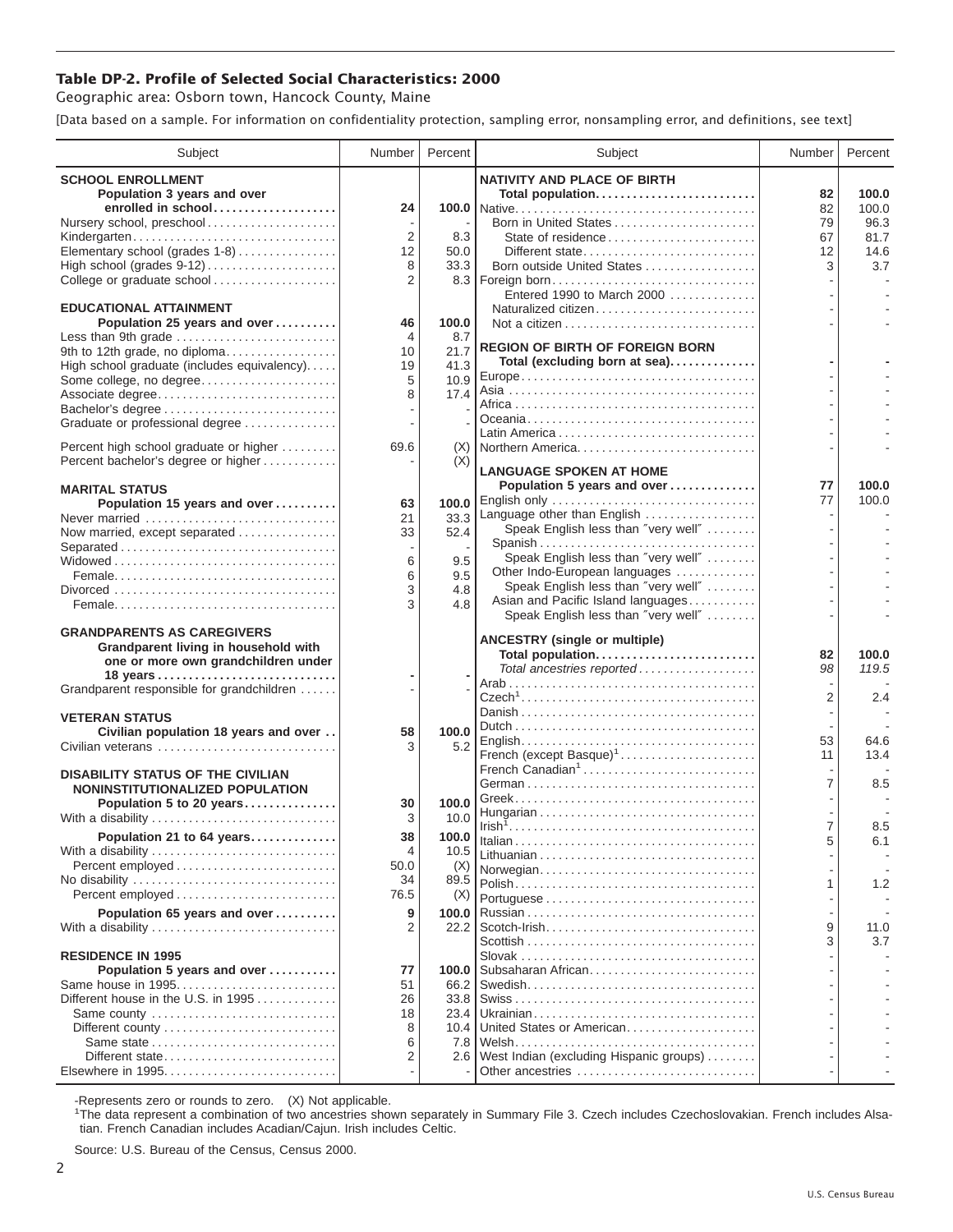## **Table DP-3. Profile of Selected Economic Characteristics: 2000**

Geographic area: Osborn town, Hancock County, Maine [Data based on a sample. For information on confidentiality protection, sampling error, nonsampling error, and definitions, see text]

| Subject                                                             | Number         | Percent | Subject                                                           | Number <sup>1</sup> | Percent          |
|---------------------------------------------------------------------|----------------|---------|-------------------------------------------------------------------|---------------------|------------------|
| <b>EMPLOYMENT STATUS</b>                                            |                |         | <b>INCOME IN 1999</b>                                             |                     |                  |
| Population 16 years and over                                        | 63             | 100.0   | Households                                                        | 27                  | 100.0            |
| In labor force                                                      | 41             |         | 65.1 Less than \$10,000                                           | 3                   | 11.1             |
| Civilian labor force                                                | 41             |         |                                                                   |                     |                  |
| Employed                                                            | 37             |         |                                                                   | 7                   | 25.9             |
|                                                                     | $\overline{4}$ |         |                                                                   | 5                   | 18.5             |
| Percent of civilian labor force                                     | 9.8            |         |                                                                   | $\overline{7}$      | 25.9             |
| Armed Forces                                                        |                |         | \$50,000 to \$74,999                                              | 5                   | 18.5             |
| Not in labor force                                                  | 22             |         | $34.9$ \\$75,000 to \$99,999                                      |                     |                  |
| Females 16 years and over                                           | 30             | 100.0   |                                                                   |                     |                  |
| In labor force                                                      | 13             | 43.3    | \$150,000 to \$199,999<br>\$200,000 or more                       |                     |                  |
| Civilian labor force                                                | 13             | 43.3    | Median household income (dollars)                                 | 33,750              | (X)              |
| Employed                                                            | 13             | 43.3    |                                                                   |                     |                  |
| Own children under 6 years                                          | $\overline{7}$ | 100.0   | With earnings                                                     | 23                  | 85.2             |
| All parents in family in labor force                                | 5              | 71.4    | Mean earnings (dollars) <sup>1</sup>                              | 33,061              | (X)              |
|                                                                     |                |         | With Social Security income                                       | 9                   | 33.3             |
| <b>COMMUTING TO WORK</b><br>Workers 16 years and over               | 37             |         | Mean Social Security income (dollars) <sup>1</sup>                | 11,022              | (X)              |
| Car, truck, or van - - drove alone                                  | 32             | 86.5    | 100.0 With Supplemental Security Income                           |                     |                  |
| Car, truck, or van - - carpooled                                    | 2              | 5.4     | Mean Supplemental Security Income                                 |                     |                  |
| Public transportation (including taxicab)                           |                |         | With public assistance income                                     |                     | (X)              |
|                                                                     |                |         | Mean public assistance income $(dollars)1 \ldots$ .               |                     | (X)              |
| Other means                                                         | 3              |         | 8.1 With retirement income                                        |                     |                  |
| Worked at home                                                      |                |         | Mean retirement income $(dollars)1$                               |                     | (X)              |
| Mean travel time to work $(minutes)^1$                              | 26.8           | (X)     |                                                                   |                     |                  |
|                                                                     |                |         | Families                                                          | 22                  | 100.0            |
| <b>Employed civilian population</b>                                 |                |         | Less than \$10,000                                                |                     |                  |
| 16 years and over<br><b>OCCUPATION</b>                              | 37             |         | \$15,000 to \$24,999                                              | 5                   | 22.7             |
| Management, professional, and related                               |                |         | \$25,000 to \$34,999                                              | $\overline{7}$      | 31.8             |
| occupations                                                         | $\overline{2}$ |         |                                                                   | 5                   | 22.7             |
| Service occupations                                                 | 6              |         |                                                                   | 5                   | 22.7             |
| Sales and office occupations                                        | 13             |         | $35.1$ \$75,000 to \$99,999                                       |                     |                  |
| Farming, fishing, and forestry occupations                          | $\overline{2}$ |         |                                                                   |                     |                  |
| Construction, extraction, and maintenance                           |                |         | \$150,000 to \$199,999                                            |                     |                  |
| occupations                                                         | 14             |         | 37.8 \$200,000 or more                                            |                     |                  |
| Production, transportation, and material moving                     |                |         | Median family income (dollars)                                    | 34,500              | (X)              |
| occupations                                                         |                |         | Per capita income (dollars) <sup>1</sup>                          | 12,173              | (X)              |
| <b>INDUSTRY</b>                                                     |                |         | Median earnings (dollars):                                        |                     |                  |
| Agriculture, forestry, fishing and hunting,                         |                |         | Male full-time, year-round workers                                | 26,875              | (X)              |
|                                                                     | $\overline{4}$ | 10.8    | Female full-time, year-round workers                              | 23,750              | (X)              |
|                                                                     | 10             | 27.0    |                                                                   |                     |                  |
| Manufacturing                                                       |                |         |                                                                   | Number              | Percent          |
| Wholesale trade                                                     | 3              | 8.1     |                                                                   | below               | below            |
| Retail trade                                                        | 3              | 8.1     | Subject                                                           | poverty<br>level    | poverty<br>level |
| Transportation and warehousing, and utilities                       | 5              | 13.5    |                                                                   |                     |                  |
|                                                                     | 4              | 10.8    |                                                                   |                     |                  |
| Finance, insurance, real estate, and rental and                     |                |         | <b>POVERTY STATUS IN 1999</b>                                     |                     |                  |
| Professional, scientific, management, adminis-                      |                |         | Families                                                          |                     |                  |
| trative, and waste management services                              |                |         | With related children under 18 years                              |                     |                  |
| Educational, health and social services                             | 4              | 10.8    | With related children under 5 years                               |                     |                  |
| Arts, entertainment, recreation, accommodation                      |                |         | Families with female householder, no                              |                     |                  |
| and food services                                                   | 1              | 2.7     | husband present                                                   |                     |                  |
| Other services (except public administration)                       |                |         | With related children under 18 years                              |                     |                  |
| Public administration                                               | 3              | 8.1     | With related children under 5 years                               |                     |                  |
|                                                                     |                |         |                                                                   |                     |                  |
| <b>CLASS OF WORKER</b>                                              |                |         | Individuals                                                       | 9                   | 11.0             |
| Private wage and salary workers                                     | 30             |         | 81.1 18 years and over                                            | 9                   | 15.5             |
| Government workers<br>Self-employed workers in own not incorporated | 5              | 13.5    | 65 years and over                                                 | 3                   | 33.3             |
|                                                                     | 2              | 5.4     | Related children under 18 years<br>Related children 5 to 17 years |                     |                  |
| Unpaid family workers                                               |                |         | Unrelated individuals 15 years and over                           | 9                   | 81.8             |
|                                                                     |                |         |                                                                   |                     |                  |

-Represents zero or rounds to zero. (X) Not applicable.

<sup>1</sup>If the denominator of a mean value or per capita value is less than 30, then that value is calculated using a rounded aggregate in the numerator. See text.

Source: U.S. Bureau of the Census, Census 2000.